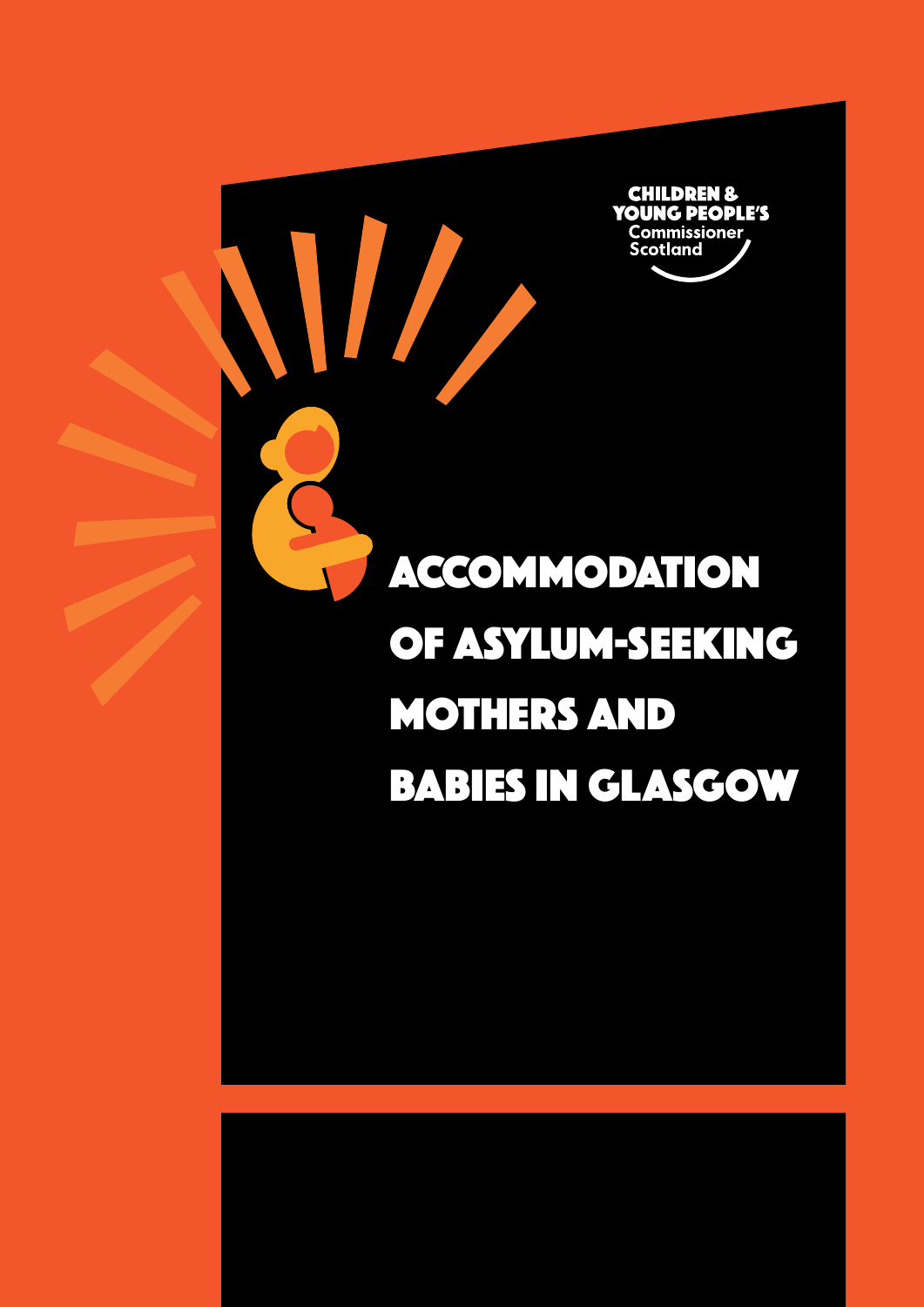# **CONTENTS**

Executive Summary 4 Introduction and Timeline 6 Outcome 8 **Outstanding Concerns** Part One – Human Rights Framework Early Childhood and Human Rights Best Interests (UNCRC Article 3) Right to an Adequate Standard of Living (ICESCR Right to Survival, Safety and Development (UNCF Right to the Highest Attainable Standard of Healt Right to Leisure, Play and Recreation (UNCRC Art Rights to Respect for Private and Family Life (ECH Part Two-Observations Nature and Status of the Accommodation 16 Meeting with Human Rights Defenders and Visit Size of rooms and the state of rooms in the state of rooms  $17$ Safety 2018 - 18 Anna and 2018 - 18 Anna and 2018 - 18 Anna and 2018 - 18 Anna and 2018 - 18 Anna and 2018 - 1 Food and Nutrition Sanitation **19** Mental Health and Wellbeing Moving to the Unit Accommodation Separate from Fathers Part Three - Decision Making The Proposal and Approval Process Factors to be considered under the Protocol The Unit 22 National Policy The Protocol

Part Four – Recommendations

 (CCYP/2022/01) laid before the Scottish Parliament by the Commissioner for Children and Young People in Scotland in pursuance of Section 12 of the Commissioner for Children and Young People (Scotland) Act 2003 on 30/03/2022

#### Accommodation of asylum-seeking mothers and babies in Glasgow

|                                         | $\overline{4}$ |
|-----------------------------------------|----------------|
|                                         | 6              |
|                                         | 8              |
|                                         | 8              |
|                                         | 10             |
|                                         | 10             |
|                                         | 11             |
| R Article 11 & UNCRC Article 27)        | 12             |
| RC Article 6)                           | 13             |
| th (UNCRC Article 24)                   | 14             |
| ticle 31)                               | 15             |
| HR Article 8 & UNCRC Articles 9 and 16) | 15             |
|                                         | 16             |
|                                         | 16             |
| to the Unit                             | 16             |
|                                         | 17             |
|                                         | 18             |
|                                         | 19             |
|                                         | 19             |
|                                         | 19             |
|                                         | 20             |
|                                         | 20             |
|                                         | 21             |
|                                         | 21             |
|                                         | 21             |
|                                         | 22             |
|                                         | 22             |
|                                         | 23             |
|                                         | 24             |
|                                         |                |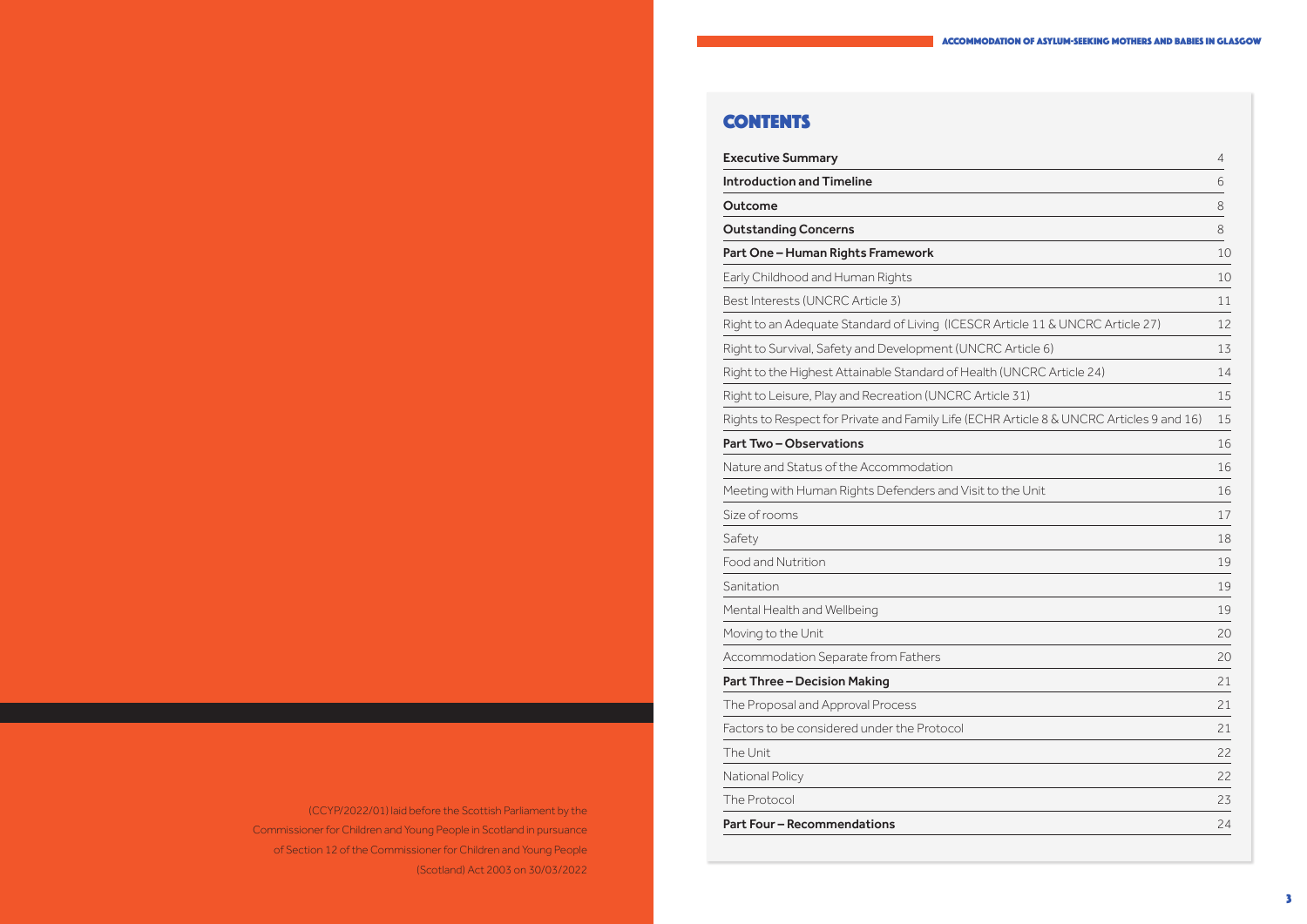- We called for the Mears Group to review the suitability of the Unit for children, and to ensure that the babies and their mothers were provided with alternative accommodation in which their human rights and dignity were respected.
- We called for Glasgow City Council, NHS Greater Glasgow and Clyde, and the HSCP to withdraw their support for the Home Office and the Mears Group's placement of babies and their mothers in the Unit. This action is in line with their human rights duties.
- The Mears Group wrote to us on 5 November 2021 to advise that the Unit is to be repurposed for single people only. We understand that the babies and their mothers have to date still not all been moved to more appropriate accommodation.
- We remain concerned that the significant risk of human rights violations inherent in requiring children to live in this kind of accommodation have not been properly accepted or acknowledged by the Mears Group or by Glasgow City Council, NHS Greater Glasgow and Clyde, or the Glasgow Health and Social Care Partnership.
- The Russian invasion of Ukraine, and the Scottish Government's welcome response to the unfolding human rights crisis, means that it is important to consider the protections required around long-term accommodation for refugee and asylum seeking children and their families. This report is intended to assist in those discussions.
- In addition, the ongoing concerns about Home Office policy and proposed legislation reinforce the need to ensure that all necessary measures are taken to minimise the risk of children again being placed in unsuitable long-term accommodation. We have made recommendations to that effect, including the need for legislation.



# EXECUTIVE SUMMARY

- In April 2021 we were made aware by a number of non-governmental organisations (NGOs), including Scottish Refugee Council, Shelter Scotland, Amma Birth Companions, and Migrant Empowerment (MORE), about concerns relating to the human rights of asylum-seeking mothers and their children (aged 0-2) placed in bedsit accommodation in Glasgow ("the Unit") by the Home Office's contractor the Mears Group Plc.
- In line with the Commissioner's statutory functions, we examined the situation through a children's human rights lens, with a view to "assessing the adequacy and effectiveness of… law, policy and practice"; and in order to "promote best practice by service providers".
- We met with many of the mothers and their children, with representatives of the Mears Group Plc, the Convention of Scottish Local Authorities (COSLA), and officers of the Glasgow Health and Social Care Partnership (HSCP). We also visited the Unit and considered the standard of accommodation for ourselves.
- $\blacktriangleright$  We concluded that use of the Unit to accommodate babies and their mothers risks breaching a number of children's human rights including; rights to an adequate standard of living (UN Convention on the Rights of the Child (UNCRC) Article 27 and International Covenant on Economic, Social and Cultural Rights (ICESCR) (ICESCR) Article 11), rights to respect for private and family life (European Convention on Human Rights (ECHR) Article 8 and UNCRC Articles 9 and 16), right to the highest attainable standard of health (UNCRC Article 24), right to survival, safety and development (UNCRC Article 6), and rights to leisure, play and recreation (UNCRC Article 31).
- The process through which asylum accommodation in Glasgow is proposed, approved and delivered does not sufficiently reflect the human rights duties of Scottish statutory bodies. It fails to include an adequate mechanism for ensuring the human rights and best interests of children are a primary consideration in all decision making. (UNCRC Article 3).
- We produced a human rights analysis report which was submitted on 23 July 2021 to the Mears Group Plc, the HSCP, Glasgow City Council, and Greater Glasgow and Clyde NHS Board. The report supported and supplemented the campaigning work of NGOs and the advocacy of the mothers acting as Human Rights Defenders.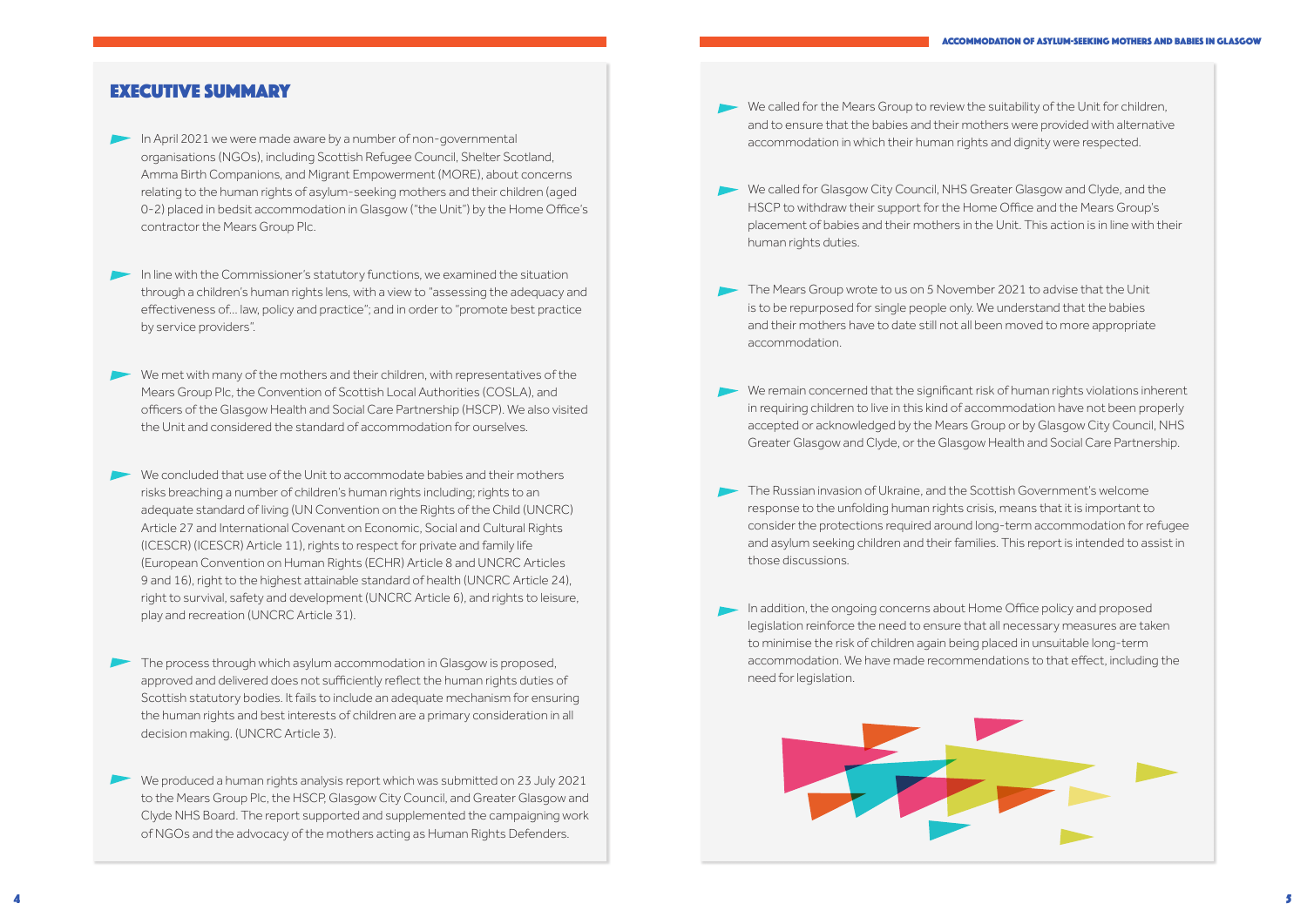Following these meetings, we produced a human rights report which was submitted to Glasgow City Council (GCC), NHS Greater Glasgow and Clyde (NHSGGC), the HSCP and the Mears Group on 23 July 2021. The report was provided initially in confidence to allow them time to review and reconsider their decisions around the appropriateness of the use of the Unit for babies and their mothers.

We recognised that immigration is a reserved matter, and that the primary responsibility and powers to accommodate asylum seekers rests with the Home Office. However, we called on GCC, NHSGGC and the HCSP to act in accordance with their UNCRC obligation to ensure that all children in Scotland are treated with equal dignity and respect for their human rights. In particular, we asked them to review their support for the Mears Group's placement of babies and mothers in the Unit and to use their influence with the Mears Group to promote a more rights respecting approach.

The report was targeted to support and supplement the campaigning work of the NGOs, and the public advocacy of the mothers themselves as they acted as human rights defenders for their children, including by speaking out in the media $^{\rm 6}$ .

We also identified flaws in the process through which asylum accommodation is proposed and approved in Glasgow. We made a recommendation to COSLA intended to rectify those issues.

This was in line with the Commissioner's statutory function to promote and safeguard the rights of children and young people and, in particular, to keep under review and assess the adequacy and effectiveness of law, policy and practice relating to the rights of children and young people<sup>5</sup>. It is important to note that the Commissioner's mandate applies to all children physically present in Scotland, without regard to matters such as their immigration status.

We wrote to the Mears Group on 5 May 2021 $^{\text{3}}$  setting out our concerns and seeking assurance that they would urgently review the suitability of the accommodation for children. We urged them to take whatever action was necessary to ensure that the babies and their mothers were provided with a safe and supportive environment in which their human rights and dignity were respected.

# INTRODUCTION AND TIMELINE

In April 2021 we were made aware by a number of non-governmental organisations (NGOs), including Scottish Refugee Council, Shelter Scotland, Amma Birth Companions, and Migrant Empowerment (MORE), about concerns relating to the human rights of asylum-seeking mothers and children (aged 0-2) placed in bedsit accommodation in Glasgow by the Home Office's contractor the Mears Group Plc, a housing and social care provider.

These included concerns about safety, about maternal and infant mental health, and about negative impacts on children's social, emotional, and physical development. A number of those organisations have conducted extensive campaigning on the issue under the hashtag #FreedomToCrawl $^{\rm 1}$ . Similar concerns were raised by elected members within Glasgow City Council2 , by local MPs and MSPs, and by other NGOs and professional bodies.

At the invitation of the mothers, we met with them to hear their views directly. Initially this took place on 13 May 2021 via a Zoom meeting facilitated by MORE. On 7 June 2021, we took part in a face-to-face meeting, again facilitated by MORE, with 16 mothers and their children at the Transmission Art Gallery in Glasgow. Later that day, we visited the Unit to see it for ourselves $^{\text{4}}$ . Our concerns were significantly heightened as a result of this meeting and visit. Our observations are set out later in this report.

Noting that the Mears Group relied heavily on support from the Glasgow Health and Social Care Partnership (HSCP) when defending its position, we also contacted the Convention of Scottish Local Authorities (COSLA) and the HSCP to establish the role each of those bodies had played in the process through which the accommodation was proposed and delivered, and to establish to what extent they shared our concerns.

We subsequently met with representatives of the Mears Group (18 June 2021), HSCP officers (7 July 2021) and COSLA (12 July 2021) to discuss our concerns in more detail. We were particularly surprised and disappointed that the HSCP (on behalf of Glasgow City Council and NHS Greater Glasgow and Clyde) remained fully supportive of the Mears Group and the Home Office's decision to place babies and mothers in the Unit.

<sup>5</sup> https://www.legislation.gov.uk/asp/2003/17/crossheading/functions

<sup>6</sup> https://www.mirror.co.uk/news/uk-news/horrified-mums-seeking-asylum-put-24424802

<sup>1</sup> https://www.freedomtocrawl.org/

<sup>2</sup> https://www.thenational.scot/news/19367262.glasgow-home-office-mum-baby-unit-breaches-rights-child/

<sup>3</sup> https://cypcs.org.uk/resources/letter-to-mears-group-rights-concerns-around-mother-and-baby-unit/

<sup>4</sup> Both the meeting and the visit were conducted in compliance with the Covid Regulations in force at the time.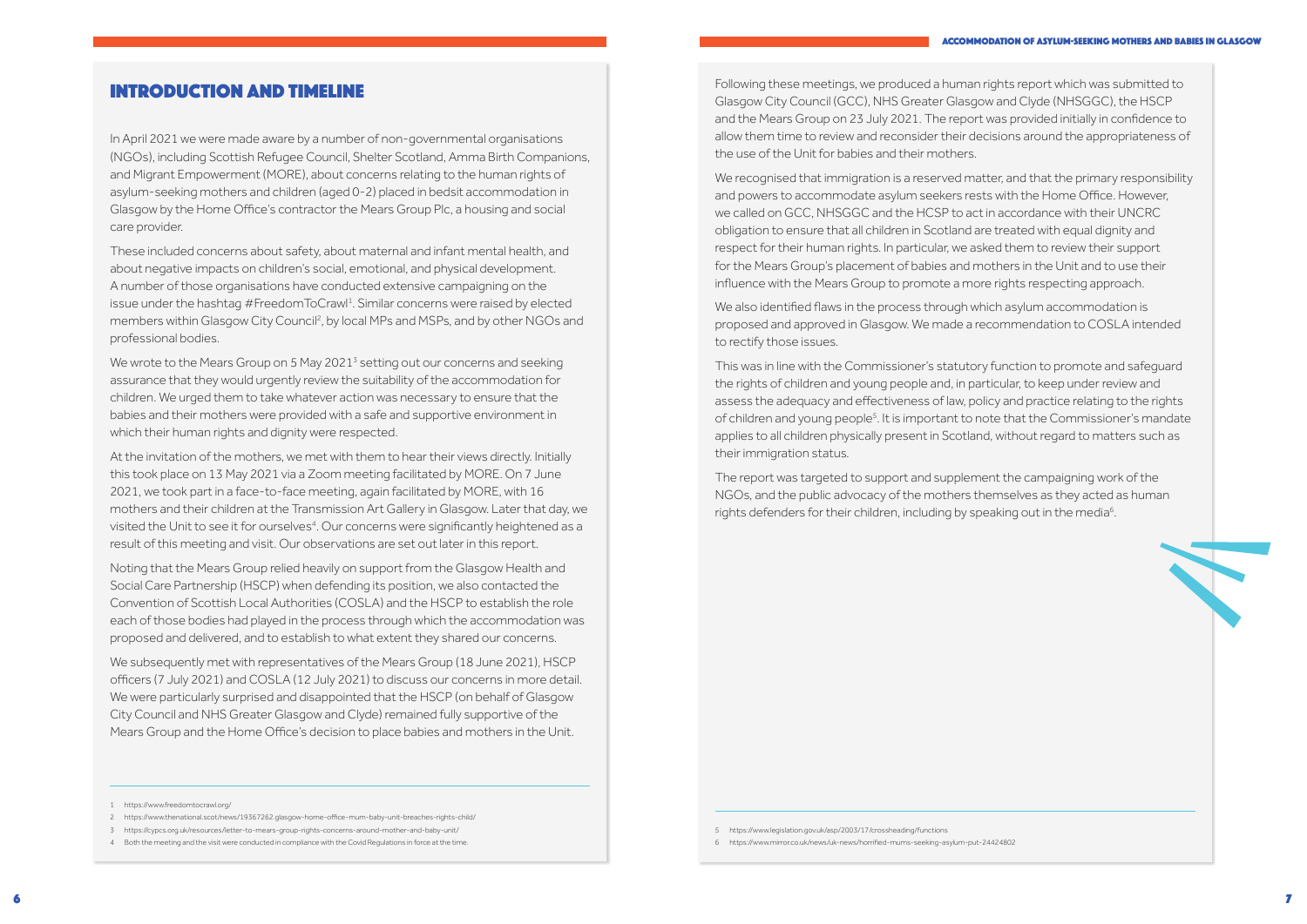# **OUTCOME**

#### Accommodation of asylum-seeking mothers and babies in Glasgow

Research Council 7 . The findings of this research strongly reflect what the mothers told us in terms of their negative experiences of living in the Unit.

More broadly, we are aware of the ongoing criticisms by human rights organisations and NGOs about the long-term use of hotel accommodation by the Home Office and the Mears Group in Scotland, and concerns that this may be a precursor to the wider use of centres, described and critiqued as institutional accommodation 8 , to house asylum seekers.

We note that such "basic" accommodation centres are an integral part of the UK Government's Nationality and Borders Bill, and that the United Nations High Commission for Refugees has expressed a view that they risk increasing refugees' need for support and delaying their integration 9 .

We are also mindful of the potential impact of the Home Office's decision to make the National Transfer Scheme mandatory, which means more children may require to be accommodated in Scotland10.

Finally, this report is being published amid the human rights crisis caused by the Russian invasion of Ukraine. The Scottish Government's welcome response means that it is particularly important to consider the protections required around long-term accommodation for refugee and asylum seeking children and their families. The human rights analysis within this report is intended to assist in those discussions, and to support the Government, statutory agencies and NGOs.

For all these reasons, we are now publishing an updated version of the report we submitted to Glasgow City Council (GCC), NHS Greater Glasgow and Clyde (NHSGGC), the HSCP and the Mears Group in July 2021. This includes the human rights analysis, the views expressed to us by the mothers, and the direct observations we made of the Unit. We are publishing the recommendations we made in relation to the process through which asylum accommodation is proposed and approved, as well as the need for overarching human rights-based standards for children's accommodation.

Our recommendations are intended to ensure that Scotland is doing all it can to mitigate the negative impacts of Home Office policy and legislation and to ensure that refugee



(parliament.uk) and An inspection of contingency asylum accommodation: HMIP report on Penally Camp and Napier Barracks - GOV.UK (www.gov.uk) 9 https://www.unhcr.org/publications/legal/615ff04d4/unhcr-legal-observations-nationality-and-borders-bill-oct-2021.html 10 https://www.gov.uk/government/news/national-transfer-scheme-to-become-mandatory-for-all-local-authorities

We subsequently received responses from the HSCP, Glasgow City Council (GCC) and Greater Glasgow and Clyde NHS Board (NHSGGC) (10 September 2021) and from the Mears Group (5 November 2021).

In its response, the Mears Group indicated that it had reviewed the use of the Unit with the Home Office and Glasgow City Council. It proposed to repurpose the Unit to an initial accommodation facility for single asylum seekers. It also indicated that the mothers and babies would be moved to new homes in consultation with partner organisations and service users on all aspects of the arrangements, including room layout, furniture and access to facilities and services. Our understanding was that this was intended to be completed by the end of January 2022.

We welcome the decision to repurpose the Unit, and to ensure that the mothers and babies are moved to more appropriate accommodation. However, we understand that at the time of writing, this process has still yet to be completed. We have been told by NGOs that there are significant concerns about the process of relocation, which appears to have some of the same flaws (lack of notice and information, time to prepare and pack) as the process of moving to the Unit in the first place.

We were also advised that COSLA and the HSCP will "consider the need to review the procurement protocol through a human rights perspective, recognising that the protocol is not binding on Home Office or their contractors." We welcome this commitment and look forward to more detail on timing.

# OUTSTANDING CONCERNS

We are disappointed that the responses from the Mears Group, GCC, NHSGGC and the HSCP do not properly acknowledge or accept the rights breaches inherent in accommodating children in cramped and unsafe bedsits. Instead, the Mears Group explains the decision to repurpose the Unit in terms of shifting demographics, saying the facility is no longer required for the accommodation of babies and their mothers.

In seeking to justify their position, GCC, NHSGGC and the HSCP argued in their response that some of the mothers reported that they were happy with the accommodation in the Unit. We refer to the concerns we express in Part Two of this report about power imbalances and note simply that it is not a reasonable position to claim that there is no need for a public body to respond to human rights violations if it believes that individuals have 'consented' to them. We also note that the experiences of the mothers have since been captured in greater detail and depth by research conducted by MORE, Edinburgh Napier University and the Economic and Social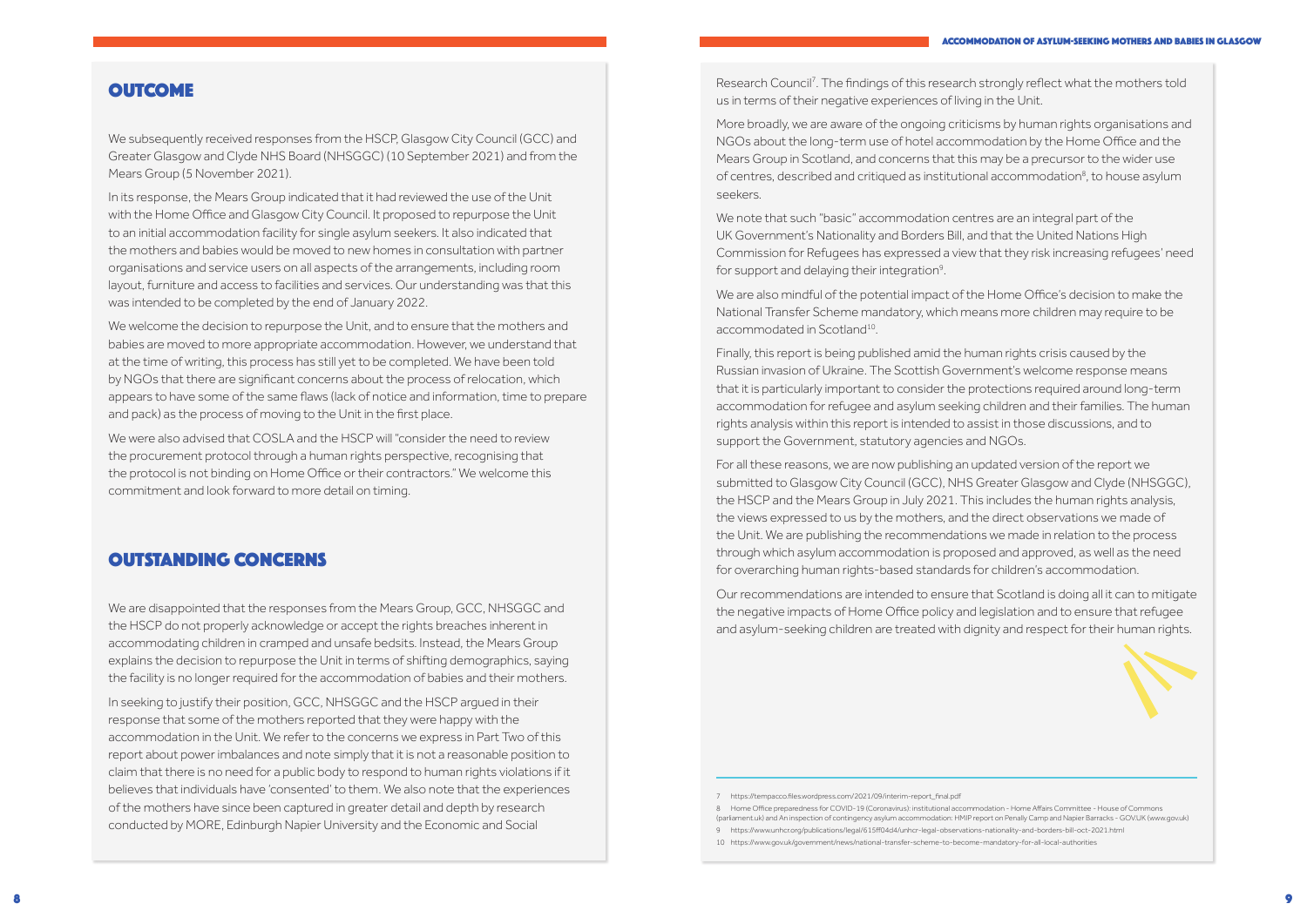The obligations under the UNCRC already apply in Scotland. All Scottish public bodies should review and constructively challenge their policy and practice to ensure children's human rights are given the greatest level of protection in Scotland. The Scottish Parliament has taken the important step of passing the United Nations Convention on the Rights of the Child (Scotland) Bill, which will incorporate the UNCRC into domestic law. This means that when the Bill comes into force the duties on public bodies to comply with the provisions of the UNCRC will become directly justiciable in the domestic courts.

Both the European Court of Human Rights and the UK Supreme Court<sup>11</sup> have made clear that unincorporated international conventions may be used by the courts to ensure that ECHR rights are interpreted in a way which is consistent with rules of international law and as evidence of internationally accepted common values. In assessing whether there has been a breach of Convention rights in respect of a child, regard should be had to the principle embodied in Article 3(1) of the UNCRC that the best interests of the child must be a primary consideration.

Furthermore, as the UK Parliament's Joint Committee on Human Rights points out<sup>12</sup>. even unincorporated treaties require to be considered carefully by public bodies when taking decisions that engage human rights.

"When reviewing the exercise of discretion by public authorities, the courts subject decisions or acts which interfere with human rights under international treaties to especially anxious scrutiny. Such decisions or acts require particularly strong justification if they are not to be regarded as irrational or disproportionate and, therefore, unlawful."

#### **Best Interests (UNCRC Article 3)**

Article 3 of the UNCRC requires the child's best interests to be a primary consideration in all decisions affecting them. The Committee on the Rights of the Child (CRC) has described this as a right, a principle and a rule of procedure aimed at ensuring the full and effective enjoyment of all rights recognised in the Convention as well as the holistic development of the child.

As the CRC points out in its General Comment No. 14<sup>13</sup>:

"Whenever a decision is to be made that will affect a specific child, an identified group of children or children in general, the decision-making process must include an evaluation of the possible impact (positive or negative) of the decision on the child or children concerned."

12 https://publications.parliament.uk/pa/jt200304/jtselect/jtrights/183/18305.htm

13 https://www.refworld.org/docid/51a84b5e4.html

# PART ONE – HUMAN RIGHTS FRAMEWORK

Human rights are universal; they apply to everyone, without exception. However, some groups are entitled to additional legal protections to take account of their vulnerability to rights abuses. In particular, mothers and children have long been recognised as requiring additional protections to secure their rights.

Article 25 of the Universal Declaration on Human Rights (UDHR) states that everyone has the right to a standard of living adequate for the health and wellbeing of them and their family, including food, clothing, housing, medical care and necessary social services. It goes on to state that:

"Motherhood and childhood are entitled to special care and assistance. All children, whether born in or out of wedlock, shall enjoy the same social protection".

The International Covenant on Economic, Social and Cultural Rights (ICESCR) sets out rights to an adequate standard of living, including rights to housing and to food. It also recognises that mothers and children are entitled to special measures of protection.

The United Nations Convention on the Rights of the Child (UNCRC) builds on the UDHR, on ICESCR and other human rights treaties. It proclaims children's status as human beings with a distinct set of rights, not just as passive objects of care and charity.

The Committee on the Rights of the Child (CRC) has repeatedly identified that, despite early childhood being a critical period for realising children's rights, very young children do not receive sufficient recognition as rights holders.

# Early Childhood and Human Rights

*(*a) Young children experience the most rapid period of growth and change during the human lifespan, in terms of their maturing bodies and nervous systems, increasing mobility, communication skills and intellectual capacities, and rapid shifts in their interests and abilities

(b) Young children form strong emotional attachments to their parents or other caregivers, from whom they seek and require nurturance, care, guidance and protection, in ways that are respectful of their individuality and growing capacities "

(c) Young children establish their own important relationships with children of the same age, as well as with younger and older children. Through these relationships they learn to negotiate and coordinate shared activities, resolve conflicts, keep agreements and accept responsibility for others

(d) Young children actively make sense of the physical, social and cultural dimensions of the world they inhabit, learning progressively from their activities and their interactions with others, children as well as adults

(e) Young children's earliest years are the foundation for their physical and mental health, emotional security, cultural and personal identity, and developing competencies"

- UN Committee on the Rights of the Child General Comment No. 7

<sup>11</sup> R (on the application of SC, CB and 8 children) (Appellants) v Secretary of State for Work and Pensions and others (Respondents) [2021] UKSC 26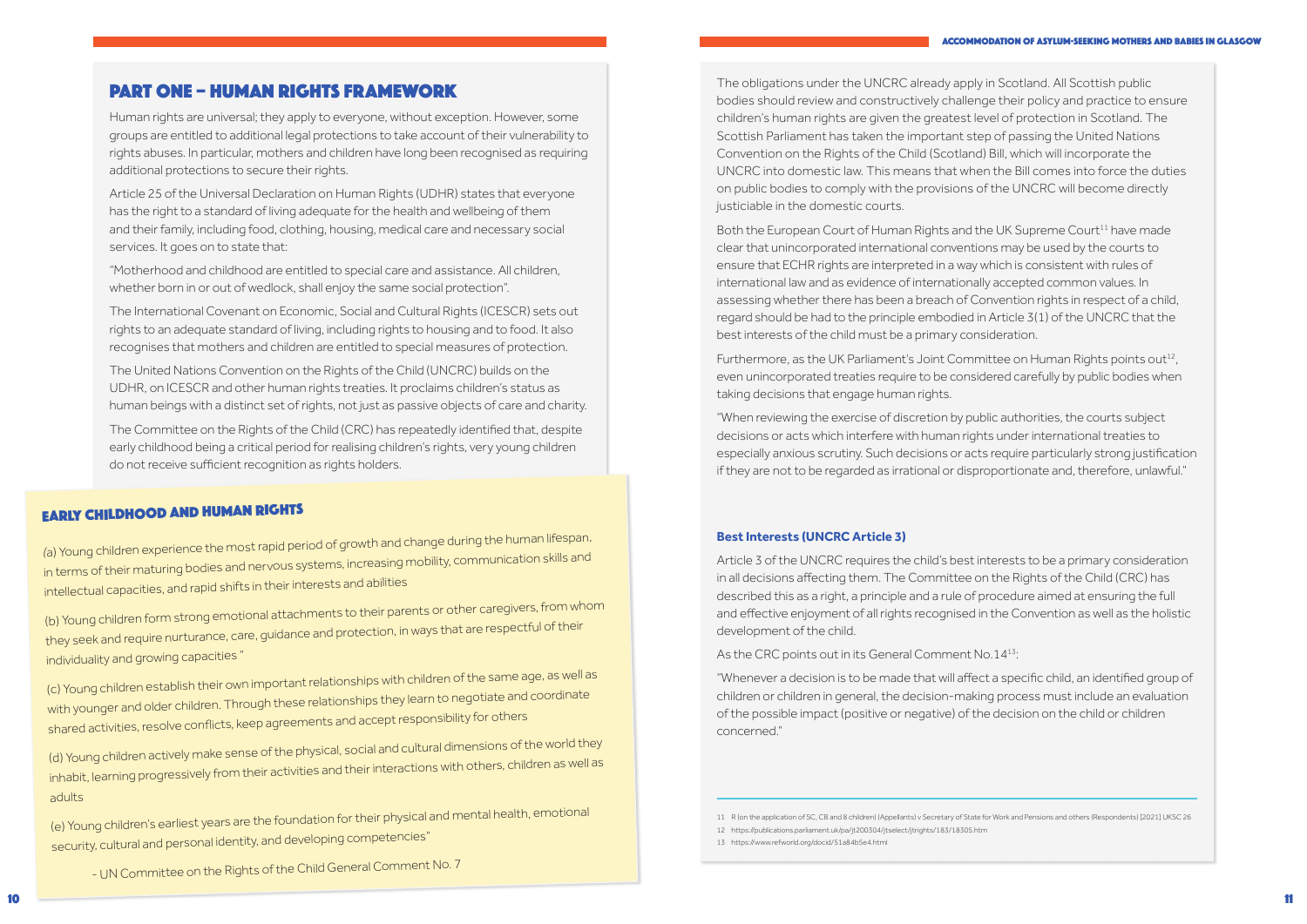All beneficiaries of the right to adequate housing should have sustainable access to natural and common resources, safe drinking water, energy for cooking, heating, and lighting, sanitation and washing facilities, means of food storage, refuse disposal, site drainage and emergency services;".

The right to an adequate standard of living therefore is about far more than just a roof over someone's head. It must be an environment conducive to the realisation of the full range of children's human rights.

Article 27 of the UNCRC sets out this right in more detail as it relates to children. It requires States Parties to recognise:

"…the right of every child to a standard of living adequate for the child's physical, mental, spiritual, moral and social development. […] The parent(s) or others responsible for the child have the primary responsibility to secure, within their abilities and financial capacities, the conditions of living necessary for the child's development…. States Parties, in accordance with national conditions and within their means, shall take appropriate measures to assist parents and others responsible for the child to implement this right and shall in case of need provide material assistance and support programmes, particularly with regard to nutrition, clothing and housing."

but States parties are reminded that **Article 6** insensitive or abusive treatment and restricted opportunities for realising human potential."

# **Right to Survival, Safety and Development (UNCRC Article 6)**

This obligation is not limited to decisions taken directly as a consequence of legal duties. As the Committee notes:

"The word 'action' does not only include decisions, but also all acts, conduct, proposals, services, procedures and other measures. Inaction or failure to take action and omissions are also 'actions'.

- Scottish Association of Social **Workers** 

It goes on to say that:

"There is no hierarchy of rights in the Convention; all the rights provided for therein are in the child's best interests… The full application of the concept of the child's best interests requires the development of a rights-based approach, engaging all actors, to secure the holistic physical, psychological, moral and spiritual integrity of the child and promote his or her human dignity."

> - Professor Richard Olver, Chair of Children's Health Scotland

The interconnected and indivisible nature of human rights means therefore that a determination on best interests must of necessity include an assessment of the impact on all of the child's human rights that are engaged by the decision. We outline the most significant of those rights below.

# **Right to an Adequate Standard of Living (ICESCR Article 11 and UNCRC Article 27)**

Article 11 of ICESCR provides that everyone has the right:

"…to an adequate standard of living for himself and his family, including adequate food, clothing and housing, and to the continuous improvement of living conditions."

An unsafe environment cannot be considered to represent an adequate standard of living in terms of Article 11 of ICESCR or Article 27 of the UNCRC. Furthermore, children have the specific right to be kept safe from harm in terms of Article 6 of the UNCRC. The CRC's General Comment No.7 makes comment on the importance and scope of Article 6 rights for babies and infants. "Ensuring survival and physical health are priorities, encompasses all aspects of development, and that a young child's health and psychosocial wellbeing are in many respects interdependent. Both may be put at risk by adverse living conditions, neglect, "Infants need to learn about their environment from the moment they are born and to experience the range of sensory input that prepares them for achieving their developmental milestones. This requires the newborn and young infant to live in a safe and stimulating environment where they can explore and play as they acquire motor skills – handling toys, taking food to their mouth, learning to move independently – rolling over, sitting up, crawling, standing and taking their first steps."

In its General Comment No.414, the Committee on Economic Social and Cultural Rights (CESCR) states that:

"In the Committee's view, the right to housing should not be interpreted in a narrow or restrictive sense which equates it with, for example, the shelter provided by merely having a roof over one's head or views shelter exclusively as a commodity. Rather it should be seen as the right to live somewhere in security, peace and dignity... the right to housing is integrally linked to other human rights and to the fundamental principles upon which the Covenant is premised."

In General Comment No.4, CESCR states that:

"An adequate house must contain certain facilities essential for health, security, comfort and nutrition.

14 https://tbinternet.ohchr.org/\_layouts/15/treatybodyexternal/Download.aspx?symbolno=INT%2fCESCR%2fGEC%2f4759&Lang=en

"Housing standards can impact not only on physical and emotional well-being, but also on the ability to participate fully in community and cultural life. Inadequate accommodation can contribute to feelings of stress and shame, which can cause or compound social exclusion and disempowerment. People in poor quality housing can experience discrimination and marginalisation which can significantly affect their day-to-day functioning. Lack of a safe, secure, comfortable home and facilities can undermine maternal mental health and weaken attachment and bonding, which are crucial in the early stages o<sup>f</sup> child development."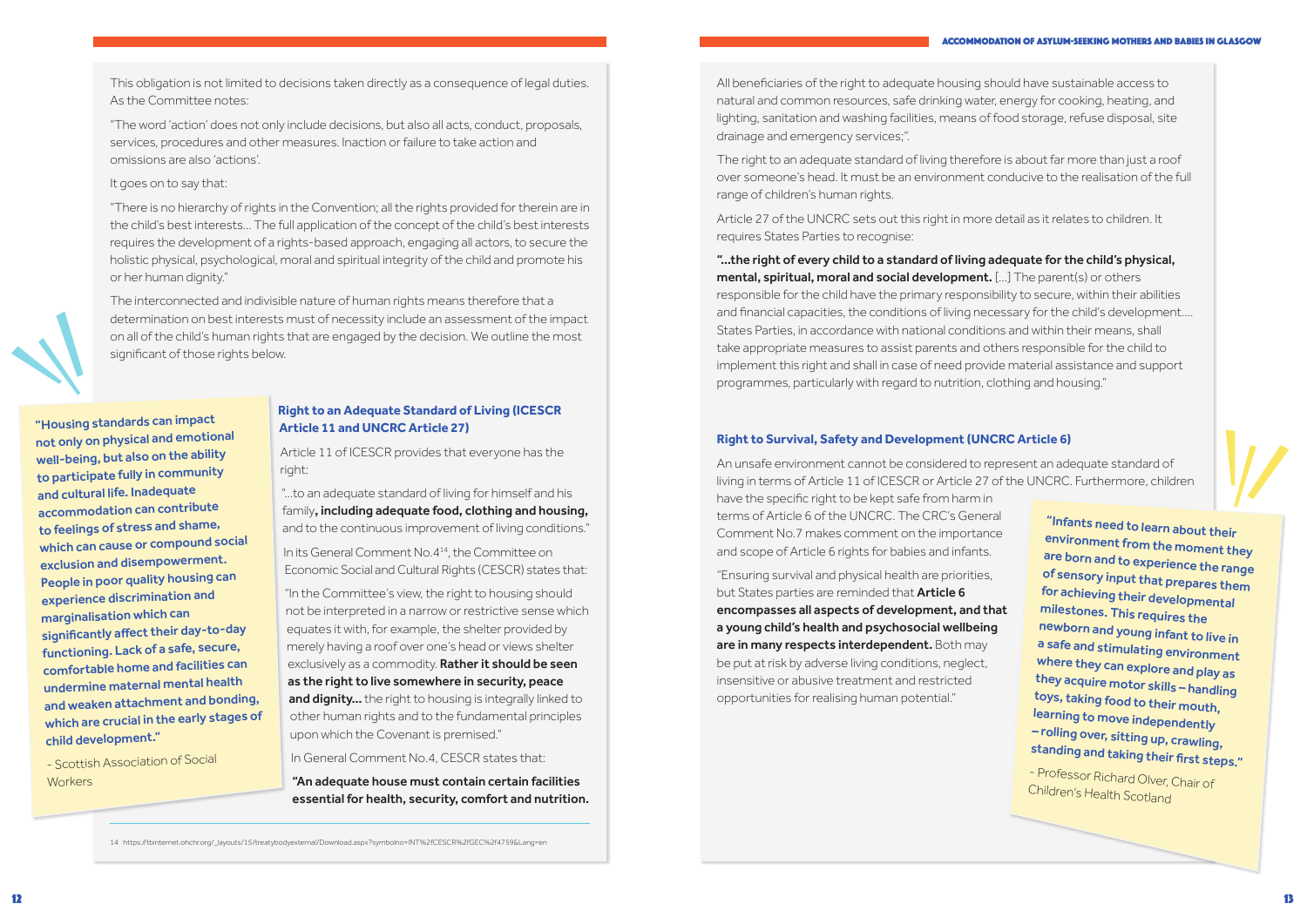- 
- 

# **Right to Leisure, Play and Recreation (UNCRC Article 31)**

The UN Committee on the Rights of the Child points out that the right to leisure, play and recreation under Article 31 of the Convention is:

"...fundamental to the quality of childhood, to children's entitlement to optimum development, to the promotion of resilience… Through their involvement in play and recreation, children learn by doing; they explore and experience the world around them; experiment with new ideas, roles, and experiences and in so doing, learn to understand and construct their social position within the world."

## It goes on to say that:

"Play and recreation are essential to the health and wellbeing of children and promote the development of creativity, imagination, self-confidence, self-efficacy, as well as physical, social, cognitive and emotional strength and skills. They contribute to all aspects of learning; they are a form of participation in everyday life and are of intrinsic value to the child, purely in terms of the enjoyment and pleasure they afford. Research evidence highlights that playing is also central to children's spontaneous drive for development, and that it performs a significant role in the development of the brain, particularly in the early years."

While room for a child to play is not expressly recognised as a feature of an adequate standard of living in Article 11 of ICESCR, the reference to the child's "physical, mental… and social development" in Article 27 of the UNCRC, coupled with the research evidence on the developmental value of play<sup>16</sup> means that an environment that restricts or eliminates the ability of children to play is highly unlikely to be considered as providing an adequate standard of living for a child.

# **Rights to Respect for Private and Family Life (ECHR Article 8 & UNCRC Articles 9 and 16)**

health and the role of parents and other caregivers. A significant number of infant deaths occur during the neonatal period, related to the poor health of the mother prior to, and during, the pregnancy and the immediate post-partum period, and to suboptimal breastfeeding practices. The health and healthrelated behaviours of parents and other significant adults have a

> Children have the right to respect for private and family life (ECHR Article 8 and UNCRC Article 16). Article 9 of the UNCRC makes clear that no child should be separated from their parent(s) against their will in the absence of a determination by a competent authority subject to judicial review that separation is in the child's best interests. Requiring a child to live separately from a parent where there is no identified risk of harm, and in accommodation that limits the ability of a parent to spend time with the child, build an attachment, and engage in play, violates these rights.

Accommodation which limits the ability of a mother to provide nutritious food for her baby and herself is therefore likely to breach these rights. Accommodation which in any way inhibits or restricts the ability to breastfeed is especially concerning.<sup>15</sup>

16 https://www.csap.cam.ac.uk/media/uploads/files/1/david-whitebread---importance-of-play-report.pdf

# **Right to the Highest Attainable Standard of Health (UNCRC Article 24)**

In its General Comment No.15, the CRC defines child health as a state of complete physical, mental, and social wellbeing and not merely the absence of disease or infirmity. The CRC notes that it interprets:

"...children's right to health as defined in Article 24 as an inclusive right, extending not only to timely and appropriate prevention, health promotion, curative, rehabilitative and palliative services, but also to a right to grow and develop to their full potential and live in conditions that enable them to attain the highest standard of health through the implementation of programmes that address the underlying determinants of health."

The CRC goes on to accept that domicile is one of the determinants of health and to reinforce the link between maternal and infant health:

# "Among the key determinants of children's health, nutrition and development are the realisation of the mother's right to

major impact on children's health."

An environment that causes damage to the health of a mother therefore will also negatively impact on the child's rights to health and development.

The right to food is recognised as a fundamental part of securing an adequate standard of living in terms of Article 11 of ICESCR and Article 27 of the UNCRC. It also engages several other rights including rights to survival and development UNCRC Article 6, and rights to health UNCRC Article 24.

15 https://www.ohchr.org/EN/NewsEvents/Pages/DisplayNews.aspx?NewsID=20871&LangID=E

"Breastfeeding is a human rights issue for both the child and the mother. Children have the right to life, survival and development and to the highest attainable standard of health, of which breastfeeding must be considered an integra<sup>l</sup> component."

- Joint statement from the UN Special Rapporteur on the Right to Food; UN Special Rapporteur on the Right to Health; and the Working Group on Discrimination against Women in law an<sup>d</sup> in practice; and the UN Committee on the Rights of the Child

"Given the abundant nature of the research evidence that play in humans is adaptive and is fundamental in supporting a whole range of intellectual, emotional and social abilities, it seems self-evident that children who, for whatever reason, play very little or not at all will be disadvantaged in their development."

- Dr David Whitebread et al, 'The Importance of Play' (2012)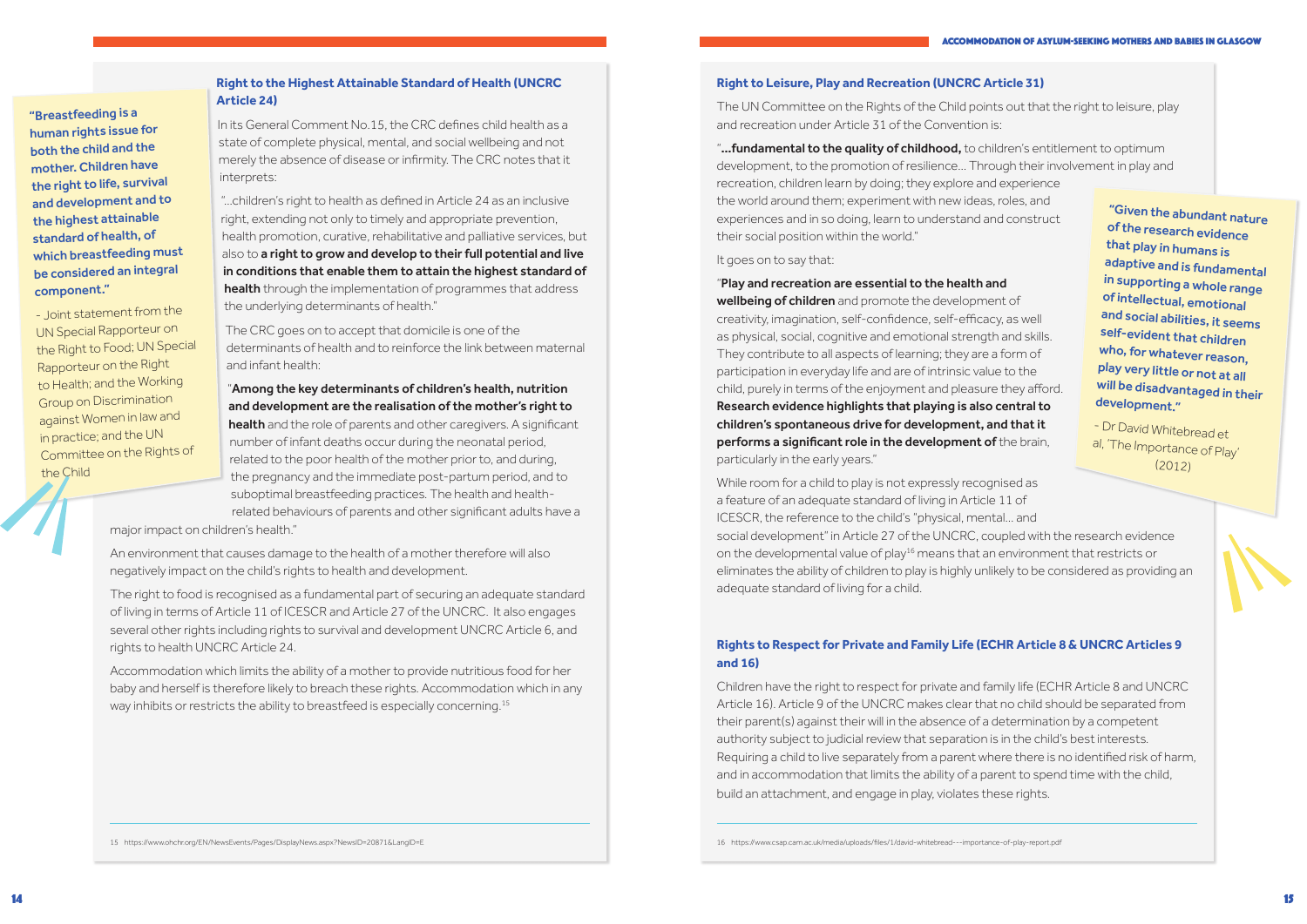Declaration on human rights defenders<sup>17</sup>) by seeking scrutiny and challenge from an independent children's rights institution.

We were able to view five separate rooms of varying size within the Unit, as well as the common areas and laundry room.

We detail our findings and observations below. Before we go further, we note that a common feature of situations in which children's human rights are engaged is an imbalance of power between the child and the State. Power imbalances can seriously inhibit the ability of children and their representatives to raise concerns, or access complaints mechanisms and redress for rights violations.

We note that the Mears Group has put in place processes to try to hear the mothers' views, saying it will respond to any individual request to be rehoused. However, taking account of these power imbalances it is likely to be hugely challenging for individuals to access such mechanisms

We have respected these concerns by not using direct quotes and by withholding aspects of what we have been told that might identify individuals.

### **Size of Rooms**

By far the biggest issue with the Units is the size of the rooms. They bear the hallmark of the building's previous use as temporary accommodation for single homeless men, before Glasgow City Council determined that it was inadequate to house that particular vulnerable group. While they varied in size, none of the five rooms we saw provided sufficient space for a mother and baby.

The cosmetic refurbishment that has taken place is apparent, with fresh paint and good quality fixtures and fittings in most rooms and common areas. However, décor and furnishings cannot mitigate the fundamental limitations of the property.

The windows we saw only open a few inches at the bottom, meaning that ventilation is limited. The day we visited was warm, and the rooms were hot even with the windows open. Some mothers described the size of the windows and lack of natural light as making the already cramped rooms feel like a prison.

The flats feature only single beds, there is no space in the rooms for anything larger. A number of the mothers described the beds as uncomfortable and said they led to back and joint pain. The single beds are too small to allow a mother to easily comfort a crying child in the night, or to breastfeed comfortably.

The rooms we saw varied in size, but in each case floor space was extremely limited, meaning there was no room for the babies to play, explore, learn to crawl, or stand. These are critical developmental activities and milestones for young children. The largest area of "empty" space was often in front of the cooker, making it unsafe for

# PART TWO – OBSERVATIONS

#### **Nature and Status of the Accommodation**

The accommodation, commonly known as the 'Mother and Baby Unit', is operated by the housing and social care provider the Mears Group Plc, under contract from the Home Office. This is in fulfilment of the Home Office's statutory function to provide support, including accommodation, to asylum seekers and their dependents in terms of Part VI of the Immigration and Asylum Act 1999.

The contract requires all properties to be appropriately licensed and to meet all relevant local statutory and regulatory requirements. The building comprises of 38 selfcontained bedsit flats.

A note on terminology: we do not intend to use the term 'Mother and Baby Unit' further in this report as we believe it risks confusion about the nature and purpose of the accommodation. We will instead describe it as "the Unit" to avoid confusion with Greater Glasgow and Clyde NHS Board's specialist Mother and Baby Unit (MBU). The MBU admits women who are experiencing severe mental illness in the later stages of pregnancy or if their baby is under 12 months old. It enables mothers to be supported in caring for their baby whilst receiving care and treatment. It supports the wellbeing of both mother and baby and strengthens the mother-infant relationship and infant development. The MBU is staffed by a multi-disciplinary team of professionals.

By contrast, the Unit solely provides accommodation for asylum-seeking mothers and babies and does not offer any specialist support. Mothers and babies access the same support and interventions which would be provided by universal and other services to a family living in a tenancy anywhere else in Glasgow. Although the Mears Group has a welfare manager on site who possesses a basic safeguarding qualification, the Unit's staff are not qualified in any relevant professional discipline and cannot therefore offer wellbeing, attachment, mental health, infant relationship/development, nutrition or any other support to expectant/new mothers or their children. The Mears Group was clear that all their staff provided was signposting to existing services; they provided accommodation, not support or other services.

#### **Meeting with Human Rights Defenders and Visit to the Unit**

At the invitation of several mothers, we met with them and visited the Unit on Monday 7 June 2021, which was the earliest opportunity to conduct such a meeting in compliance with the relevant Covid regulations. We are grateful to MORE for facilitating the meeting and to the Mears Group for supporting the visit.

We are particularly grateful to the mothers who spoke to us and showed us around the Unit. In doing so, they were acting as Human Rights Defenders (as defined in the UN

<sup>17</sup> https://www.ohchr.org/en/issues/srhrdefenders/pages/declaration.aspx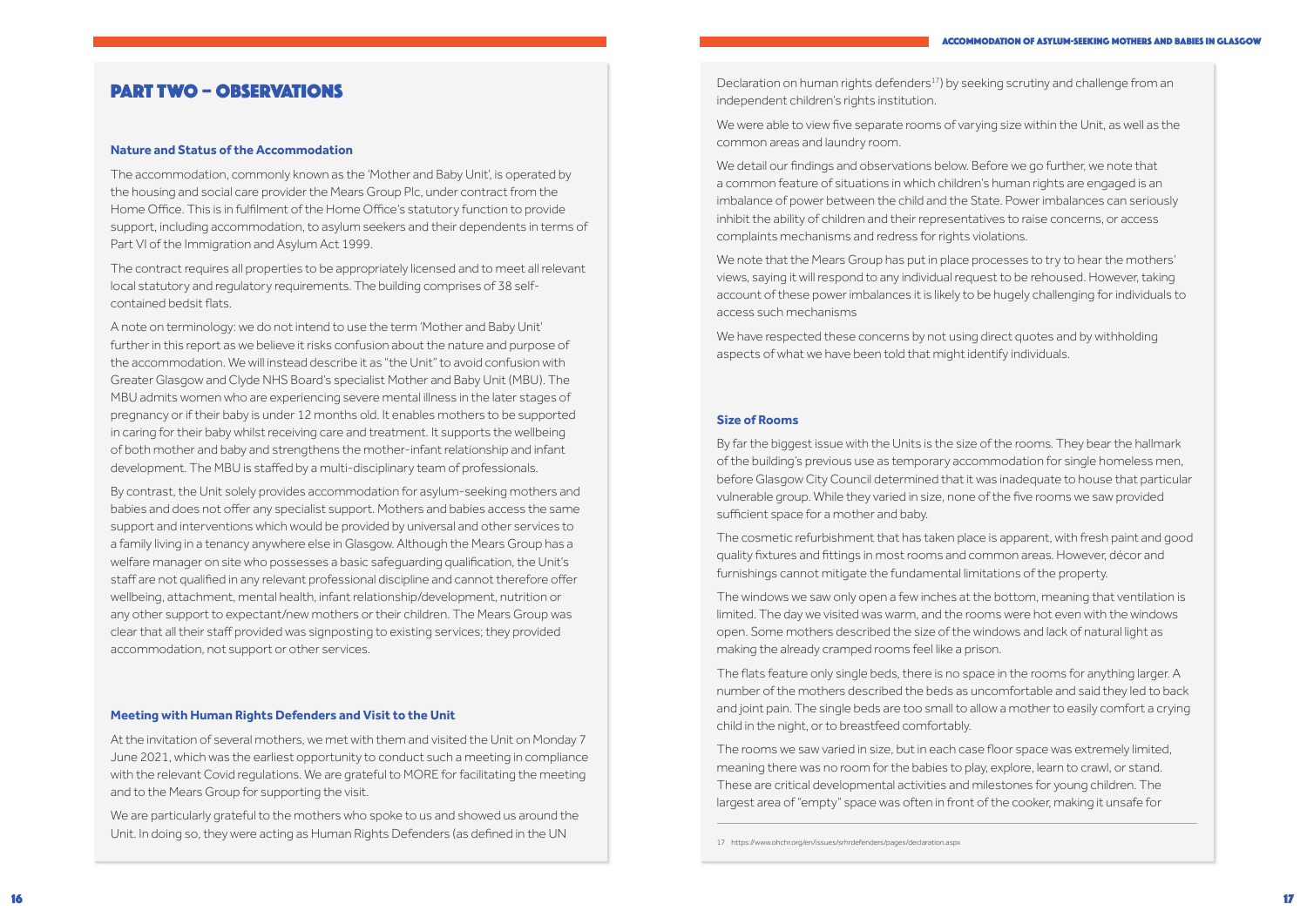#### **Sanitation**

The 38 flats shared just four washing machines on a pre-determined rota system. Each mother had two designated days per week on which to wash clothes, this was shared with up to 14 other women and their babies. There was one day (Sunday) where washing was unrestricted. Wet clothes had to be hung out to dry in the corridors as there was no space in the rooms themselves.

#### **Mental Health and Wellbeing**

The findings of the Edinburgh Napier et al research, and the accounts of NGOs confirm the views expressed to us that the mental health and wellbeing of many of the mothers had suffered as a direct consequence of moving to the Unit. They told us they felt significantly more isolated from community supports than they had done in previous tenancies, which were almost all identified as being of higher quality and meeting their needs more effectively.

We formed the view that front-line services were making the best of a bad situation, with social workers, health visitors and others doing their best to offer support in line with their statutory duties. But we were concerned that the nature of the Unit was more likely to escalate risk for the babies and mothers living there. Many of the mothers we spoke to described it as additionally traumatic, rather than an environment to aid recovery. We would expect that GIRFEC Child's Plans for the children resident in the Unit would identify the standard of accommodation as a factor "getting in the way of wellbeing", and that statutory agencies would consider the negative consequences of the environment carefully in terms of exercising their own duties towards children.

play. Research<sup>18</sup> shows that limiting or eliminating space to play can adversely affect children's security of attachment to their caregiver; their ability to develop ageappropriate motor skills; and their cognitive development. The consequences can include elevated levels of fear and anxiety, increased risk of injury, developmental and educational delay.

#### **Moving to the Unit**

We were told that there was little in the way of needs assessment to inform who was moved to the Unit. The mothers were given scant information as to why the Unit was considered to be better accommodation for them than where they were living at the time. With only one exception, the mothers we spoke to reported that their previous accommodation was of a higher standard and met their needs better than the Unit. Several of the mothers noted their belief that they would not have been moved from their tenancies if they hadn't become pregnant. Rather than receiving the additional support and protection to which motherhood is entitled, they felt they were being punished for having a child.

We were told that the process of moving to the Unit was dehumanising, degrading, and shaming. Mothers reported having little time to pack, being told that they could only

#### **Safety**

The cramped conditions means that there is often little space between the cots and items that are unsafe for children such as cookers or heaters. The heaters are "protected" by a barred cover with holes easily large enough for children's fingers to pass through. The only real area of "empty" space in most of the flats is in front of the cooker, meaning that children cannot be safely placed on the floor to play or explore.

In some flats the smoke alarms are located between the cooker and the window, we were told that due to the lack of ventilation, the alarms go off frequently, disturbing the babies' sleep and feeding. We note that the Mears Group disputed whether this was still the case, but the decision by many mothers to stop cooking altogether (see right) may explain why there has been a reduction in alarm frequency.

We were told that the additional regular alarm once a week caused further disruption to feeding and sleep patterns. We note that this would not be a feature of a normal tenancy.

A Welfare Manager employed by the Mears Group is onsite they hold a Level 2 Safeguarding certificate. This provides a basic level of awareness of child protection and safeguarding issues but is not a specialist qualification suited to supporting vulnerable individuals.

#### **Food and Nutrition**

The low ceilings and lack of extractor fans on the cookers, coupled with the cramped space, lack of ventilation and the location of the smoke alarms, have prevented many of the mothers from cooking fresh food altogether. Lack of a freezer also prevents them from batch cooking or buying cheaper frozen fruit or vegetables, impacting on both maternal and infant health. This is particularly significant for a group whose access to food is limited by the Home Office's use of "cash cards". There have been significant issues with these cards<sup>19</sup> which has affected access to food. We were also told that the small size of the beds and the lack of space overall meant that it was difficult to find any comfortable space for the mothers to breastfeed their babies.

<sup>18</sup> https://goodmenproject.com/featured-content/deprivation-sjbn/?fbclid=IwAR2DfHmnoLzKuVZGvdueNw7GRZYtJoeFRRcRjcof-- NDlKgM2fo5NGkD\_oE

<sup>19</sup> https://www.theguardian.com/uk-news/2021/jun/02/thousands-of-asylum-seekers-go-hungry-after-cash-card-problems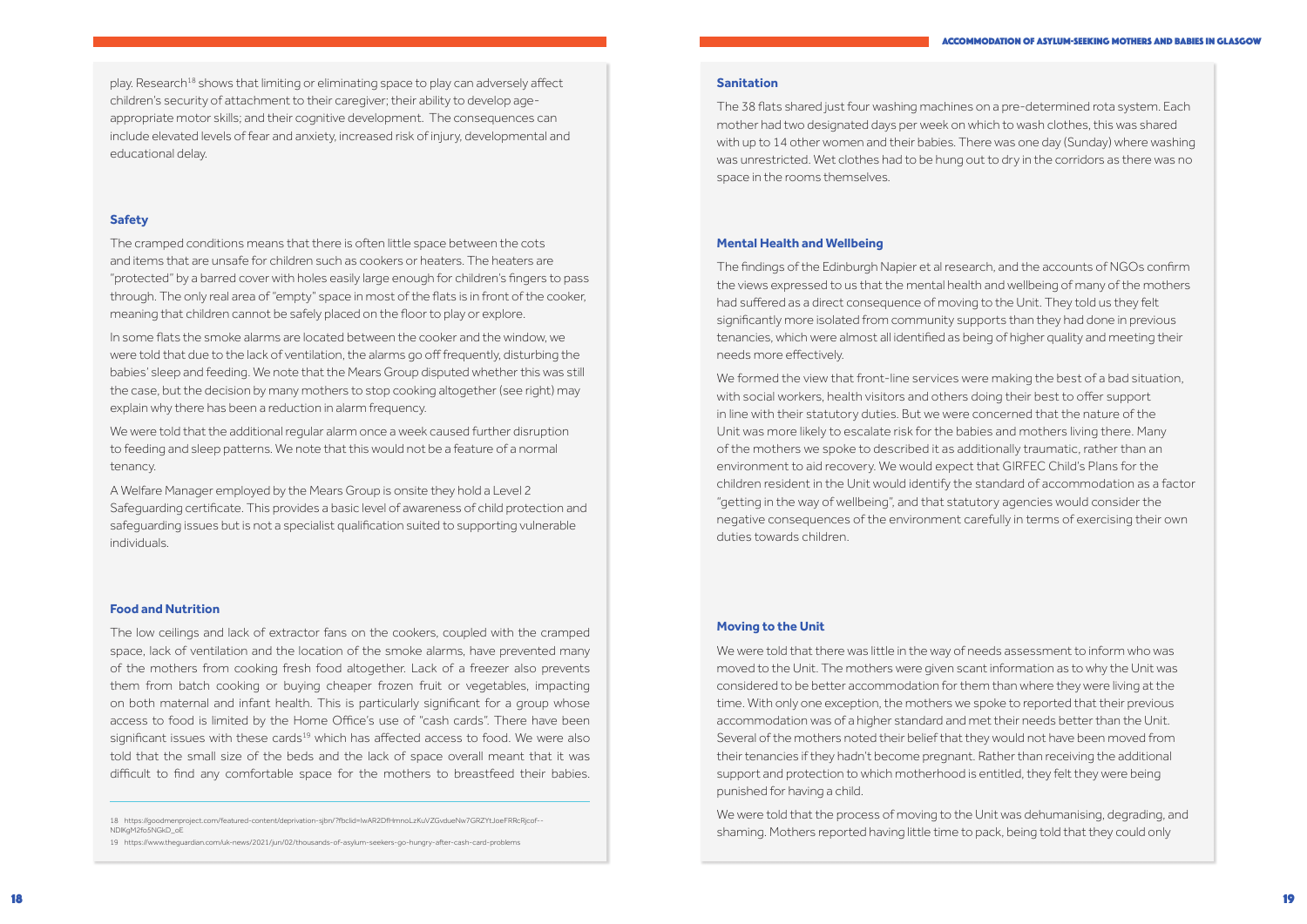# PART THREE – DECISION MAKING

#### **The Proposal and Approval Process**

In light of these concerns, there are serious questions to be asked as to how the Unit was approved for its current purpose. We set out below our understanding of the process through which the Unit was proposed and delivered.

As noted above, the law states that responsibility to provide accommodation for asylum seekers rests with the Home Office. That function is delivered in Glasgow through a contractual arrangement with the Mears Group Plc, a housing and social care provider, which sources and manages accommodation. The terms of the contract require the Mears Group to consult with local partners when proposing to procure properties.

This consultation is managed through a Protocol, supervised by COSLA's Strategic Migration Partnership (SMP). The Protocol provides a structure for statutory bodies to raise any objections to proposals made by the Mears Group before a final decision is made. The Protocol includes specific consideration of a number of factors.

It is clear that the Protocol is framed predominantly around the impact on public services of asylum seekers being accommodated in a particular location, rather than the impact on the asylum seekers themselves.

take two bags with them and having to abandon the few possessions they had been able to accumulate since arriving in Scotland. This included clothes, toys and other items that had been donated for their children by local charities. What became of many of these donations is not clear. The process appears to pose a risk of exacerbating existing trauma.

#### **Accommodation Separate From Fathers**

Babies and their mothers are accommodated separately from their fathers/partners. We were told by the Mears Group that this is outwith their control as a result of the terms of the immigration legislation and the Home Office contract, but that where both parents are asylum seekers they would be accommodated together.

We were told that visits by fathers and other family members was limited to just two hours a day. This restricts opportunities for the child to build relationships and attachments with their father, as well as the level of support a partner would normally expect to be able to offer to a mother. Instead, support has had to be provided by NGO volunteers or by statutory services. There is no room within the Unit for family groups to be accommodated, or for partners to stay overnight to share parenting duties. Most of the mothers had more space in their previous accommodation which permitted much greater flexibility, allowing fathers to spend more time with their child while providing more support for their partners.



# **Factors to be Considered Under The Protocol**

Levels of deprivation at a local level Community cohesion issues at a local level Pressure on local statutory services eg GP and school places Existing restrictions in place on the private rented sector Existing number of dispersals/ratio levels at a local level Recent procurement activity Number of private lettings in the surrounding area Number of asylum seekers at a local level Existing housing initiatives or strategies that may conflict with the procurement of property for accommodating asylum seekers

Public protection or community safety issues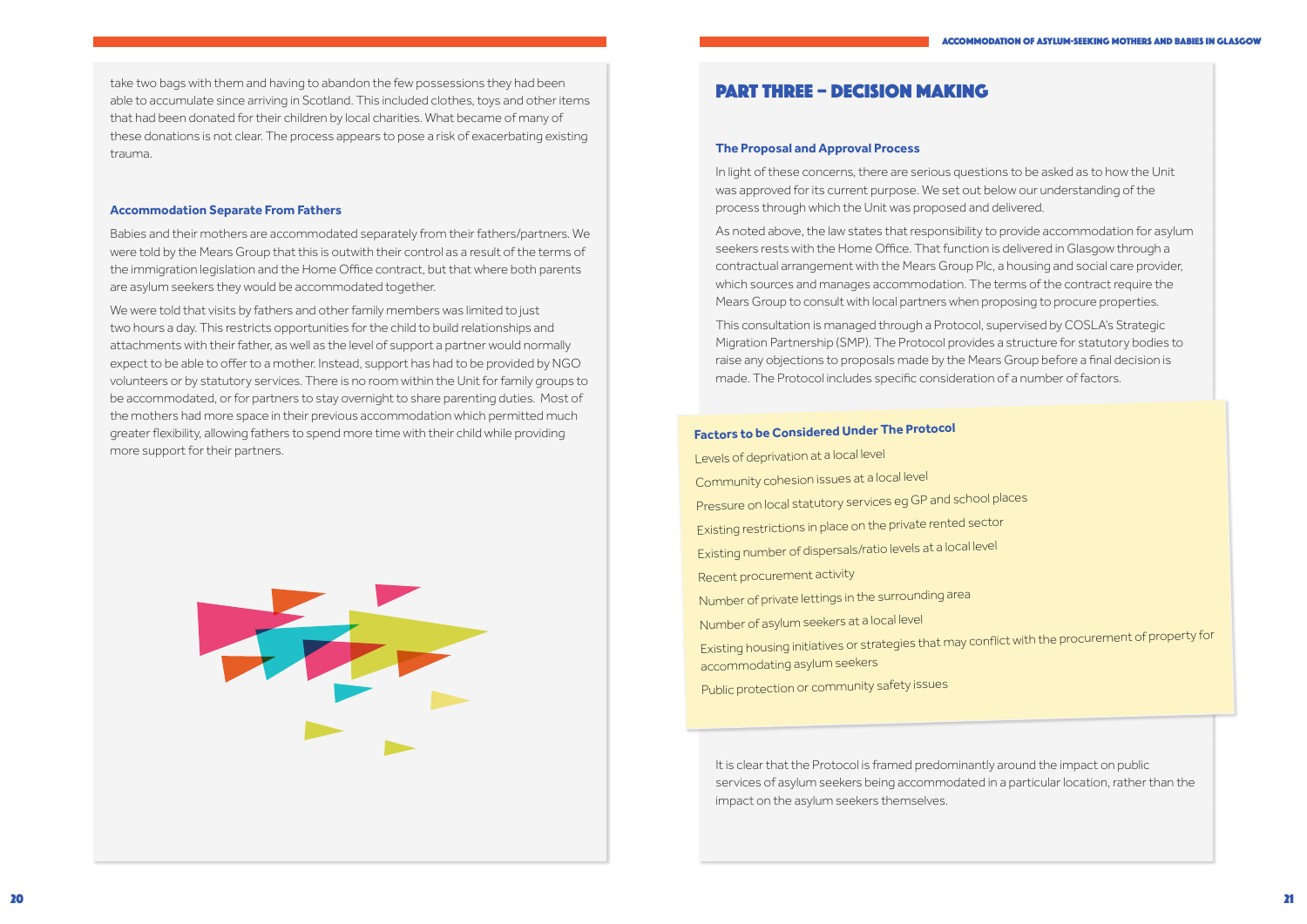

bodies have duties to act compatibly with human rights law.

Supporting these principles are a number of outcomes, two of which are particularly relevant here:

"1. Refugees and asylum seekers live in safe, welcoming and cohesive communities and are able to build diverse relationships and connections.

"4. Policy, strategic planning and legislation, which have an impact on refugees and asylum seekers, are informed by their rights, needs and aspirations."

#### **The Protocol**

- Use of this type of accommodation for asylum seekers appearing to conflict with the principles of the New Scots Strategy
- Use of the Unit for babies and mothers raising a significant number of human rights concerns, many of which would have been known to Glasgow City Council given its prior ownership and familiarity with the building
- The Unit appearing, at the time we visited, to fail to meet the legal standard that would be applied to accommodation provided to children by Glasgow City Council in terms of its own statutory duties.<sup>22</sup>

However, the Protocol does not expressly reflect or refer to the Principles or Outcomes of the New Scots Strategy. In particular, contrary to the commitment in the Strategy to a rights-based approach, it does not provide that the human rights of those affected by its decisions are a relevant consideration. Nor does it set an expectation or assumption that all accommodation for asylum seekers should enable them to integrate into the community.

The result is a decision-making process that appears to be disconnected from national policy, and from the human rights duties owed by Scottish public bodies; for example the obligation in terms of Article 3 of the UNCRC to ensure that children's best interests are a primary consideration in all decisions affecting them.

As a consequence of this disconnect, none of the public bodies concerned raised an objection to the proposal, despite:

We recommend that the Protocol is revised to ensure these matters are rectified and that future decision making is more clearly aligned with national and local policy, informed by relevant professional expertise, and compliant with human rights obligations. We set out in the Recommendations section how that could be achieved.

The Scottish Government's New Scots Refugee Integration Strategy<sup>21</sup> (to which COSLA is a key signatory) sets out a number of principles including:

> Our view is strengthened given the wider and concerning developments in law, policy and practice relating to use of long-term hotel accommodation by the Home Office across Scotland.

22 https://www.legislation.gov.uk/ssi/2014/243/made

The Protocol envisages that:

"…the provider will normally proceed on the basis of the advice received from the SMP. In the unlikely event that the provider wishes to proceed with procurement against advice, the matter will be escalated for discussion in the DPG [Delivery and Procurement Group] in the first instance. If the matter is still unresolved, a final decision will be made further to discussion between senior leads from the provider, Glasgow City Council and the Home Office, under the auspices of the GPB [Glasgow Partnership Board]."

We were told by COSLA that it was not uncommon for consultees to raise objections to proposed procurement and that those had always been respected. No procurement had gone ahead contrary to the advice of statutory bodies since the Protocol had been in force. It is clear therefore that good relations exist between the Mears Group, the HSCP and other partners, through a formal mechanism which allows for a significant degree of influence to be exerted.

#### **The Unit**

In the case of the Unit, we understand the proposal was made by the Mears Group in November 2020. None of the consultees – including Glasgow City Council and Greater Glasgow and Clyde NHS Board (via the Glasgow Health and Social Care Partnership) raised any objection to the proposal. The Mears Group therefore proceeded on the basis of that approval. The Mears Group has subsequently said that Glasgow City Council and Greater Glasgow and Clyde NHS Board "are supportive of the facility." HSCP officers we spoke to at the time agreed that this was the case.

Home Office guidance provides that local authorities may inspect asylum accommodation<sup>20</sup>, but no such inspection was carried out by Glasgow City Council either to inform its position on approval, or subsequently when concerns were raised about the standard of accommodation.

#### **National Policy**

#### Integration from Day One

This is described as "the key principle of the New Scots strategy: that all refugees and asylum seekers should be supported to integrate into communities from day one of arrival".

#### A Rights Based Approach

This sets out the expectation that refugees and asylum seekers are treated "on the basis of principles of decency, humanity and fairness." It also reflects the fact that public

20 https://assets.publishing.service.gov.uk/government/uploads/system/uploads/attachment\_data/file/821324/Pack\_A\_-\_English\_-\_Web.pdf 21 https://www.gov.scot/publications/new-scots-refugee-integration-strategy-2018-2022/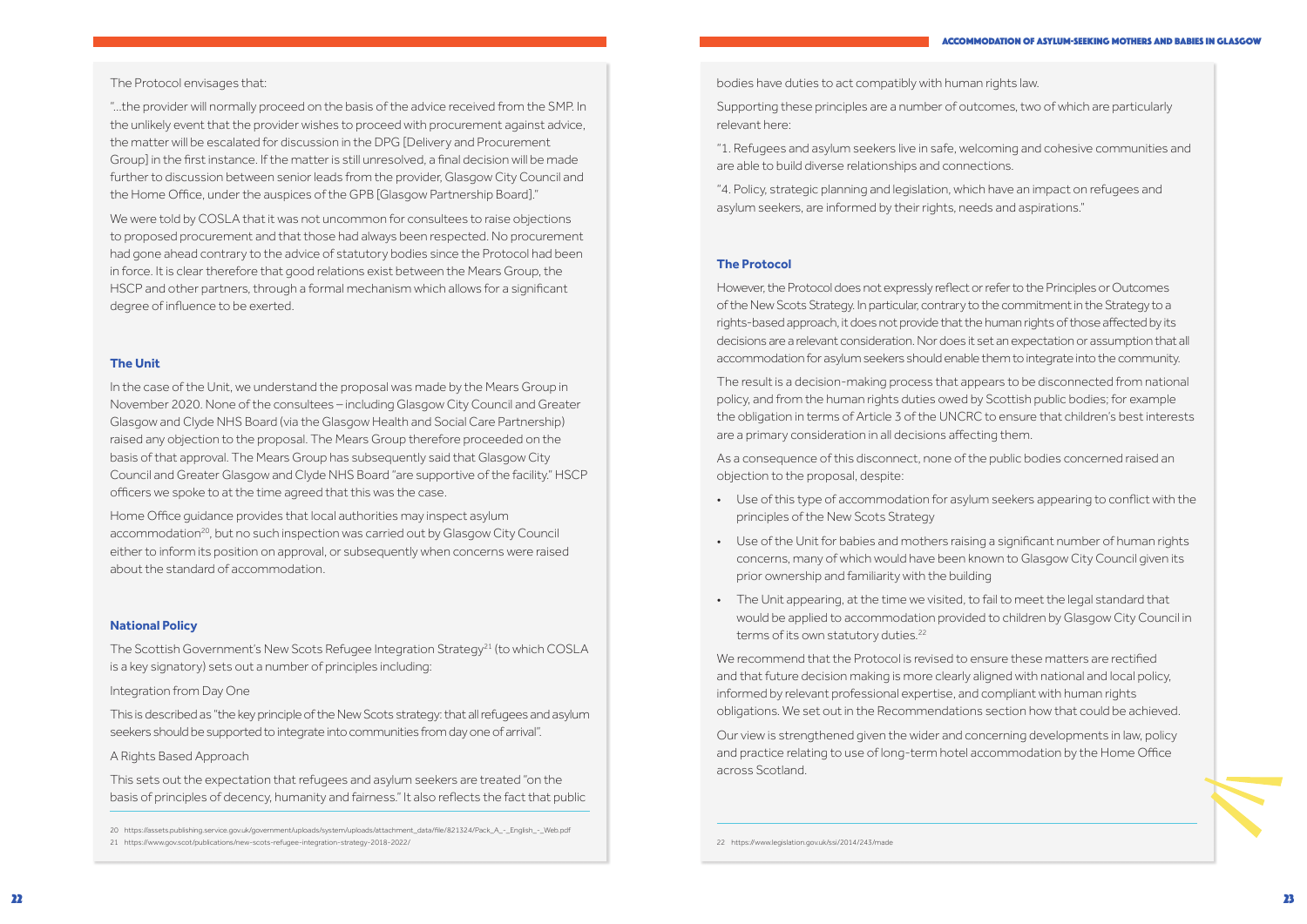We therefore urge the Mears Group to ensure that all of the babies and mothers are relocated as a matter of urgency to suitable accommodation in Glasgow, with appropriate support to enable a smooth relocation and integration into new communities.

There are insufficient national standards against which asylum accommodation can be judged.

The Scottish Government should legislate to create human rights-based statutory minimum housing standards for children, drawing from the ECHR, UNCRC and ICESCR, as well as other relevant human rights treaties. These should directly apply as widely as possible within the legislative competence of the Scottish Parliament.



# PART FOUR – RECOMMENDATIONS

As noted above, the process through which asylum accommodation is proposed and delivered requires further human rights safeguards.

COSLA should therefore seek agreement from all partners to amend the Protocol to ensure it reflects the Principles and Outcomes of the New Scots Strategy, as well as the human rights duties of statutory agencies. In particular the Protocol should:

- Require express consideration of any human rights issues in relation to accommodation proposals.
- Require statutory bodies to seek appropriate professional advice on human rights issues identified before giving approval.
- Include an "equivalence" provision which makes clear no approval will be given for accommodation into which it would be unlawful to place Scottish children
- Remind statutory bodies of their obligation to make decisions in line with their own human rights duties, for example the obligation to ensure that the best interests of the child/children are a primary consideration in any decision that affects them

While public bodies involved in the proposal and delivery of asylum accommodation do not have direct statutory duties or powers, they do have influence and should act at all times in line with their obligations in terms of the UNCRC.

Glasgow City Council, NHS Greater Glasgow and Clyde, and the Glasgow Health and Social Care Partnership (HSCP) should make a commitment to not approve any asylum accommodation for children that violates their human rights.

We note that some progress has been made towards meeting the Mears Group's commitment to move all the babies and mothers out of the Unit and into more appropriate accommodation. However, action has not been swift enough. It is clearly concerning that the relocation process appears to have some of the same flaws as the process of moving to the Unit in the first place.